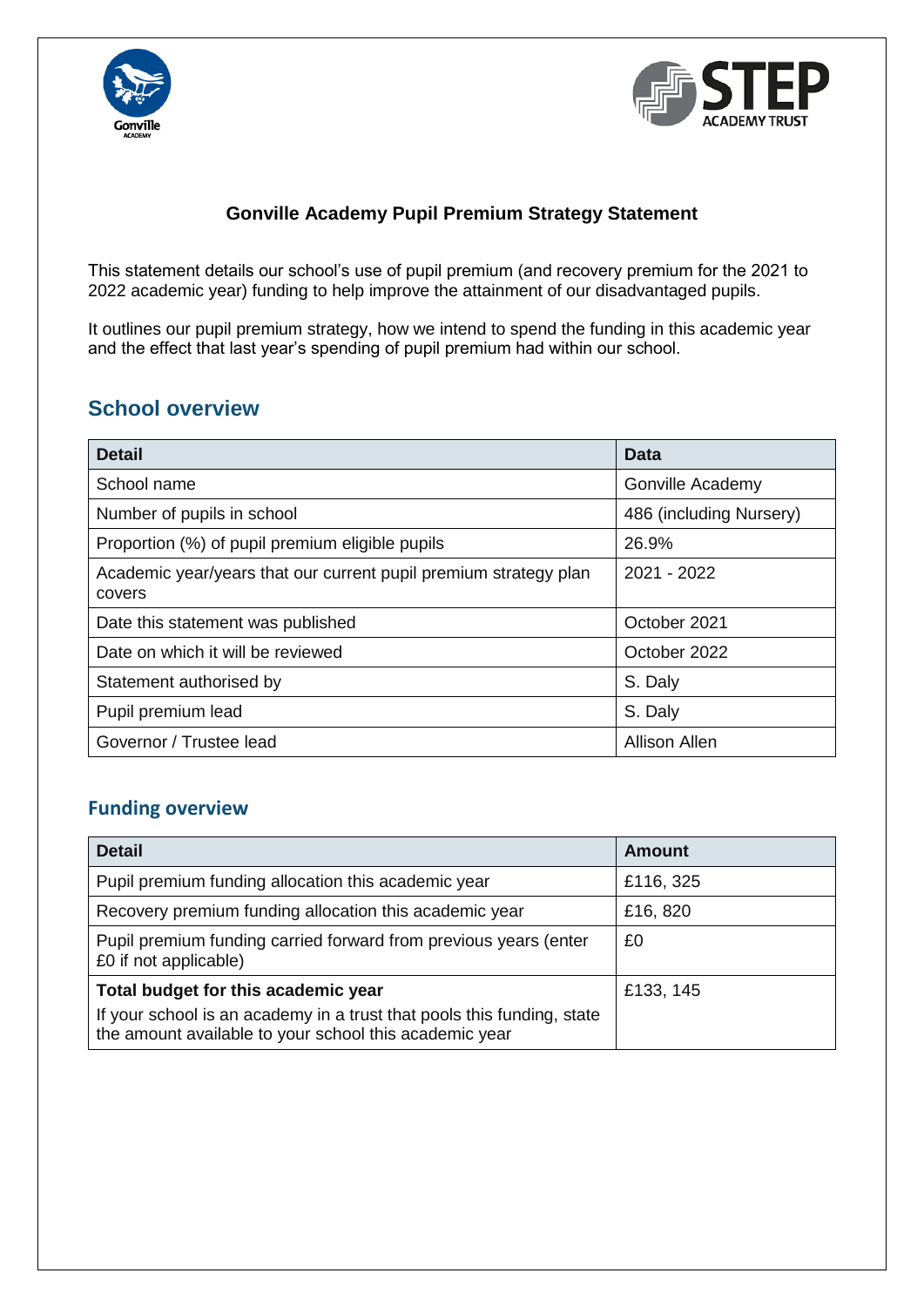



### **Part A: Pupil premium strategy plan**

### **Statement of intent**

Our main aim is that disadvantaged pupils attaint to the best of their ability, and in line with their peers, so that they can fulfil their potential at school. We want all pupils, regardless of their starting points, or gaps in learning, to be as fully ready as possible for their next learning stage. This is so that the cycle of disadvantage can be broken, and all pupils are ready to flourish at secondary school and beyond.

Our Pupil Premium Strategy considers what is needed to ensure that all pupils make progress towards their end-of-year targets. The initiatives we have prioritised will ensure gaps in learning are filled in Phonics, Reading fluency and Comprehension, Writing skills and enhanced confidence for children when speaking about their learning and progress. Our Leadership Team will conduct frequent needs analyses to ensure that funding is used judiciously to meet the needs of prioritised pupils or classes. Our Pupil Premium children will have the same access to and opportunities for in-school and extra-curricular activities.

Our approach to teaching English requires specific staff professional development to equip them with the skills needed to deliver our research-driven approach. Specific texts and teaching materials are needed to provide quality first teaching to all pupils. Our key focus on vocabulary, oracy and cooperative learning behaviours has been shown to have long-lasting impact on pupils from disadvantaged pupils, as our approach meets the gaps in their learning and enables pupils to succeed.

Similarly, we have investing resources in to establishing Philosophy for Children (P4C) as a part of our curriculum. Research has shown that embedding P4C supports pupils to speak confidently in front of their peers, to participate in debates in an informed and respectful manner, whilst deepening pupils' knowledge, understanding and tolerance of other viewpoints, faiths and beliefs. Our disadvantaged pupils, in particular, are benefitting from this approach, as they often come from backgrounds where low priority is given to communication and language development.

Ultimately, our key principle is to narrow the attainment gap between disadvantaged and nondisadvantaged pupils, so that all pupils are ready to achieve highly in their primary and secondary education.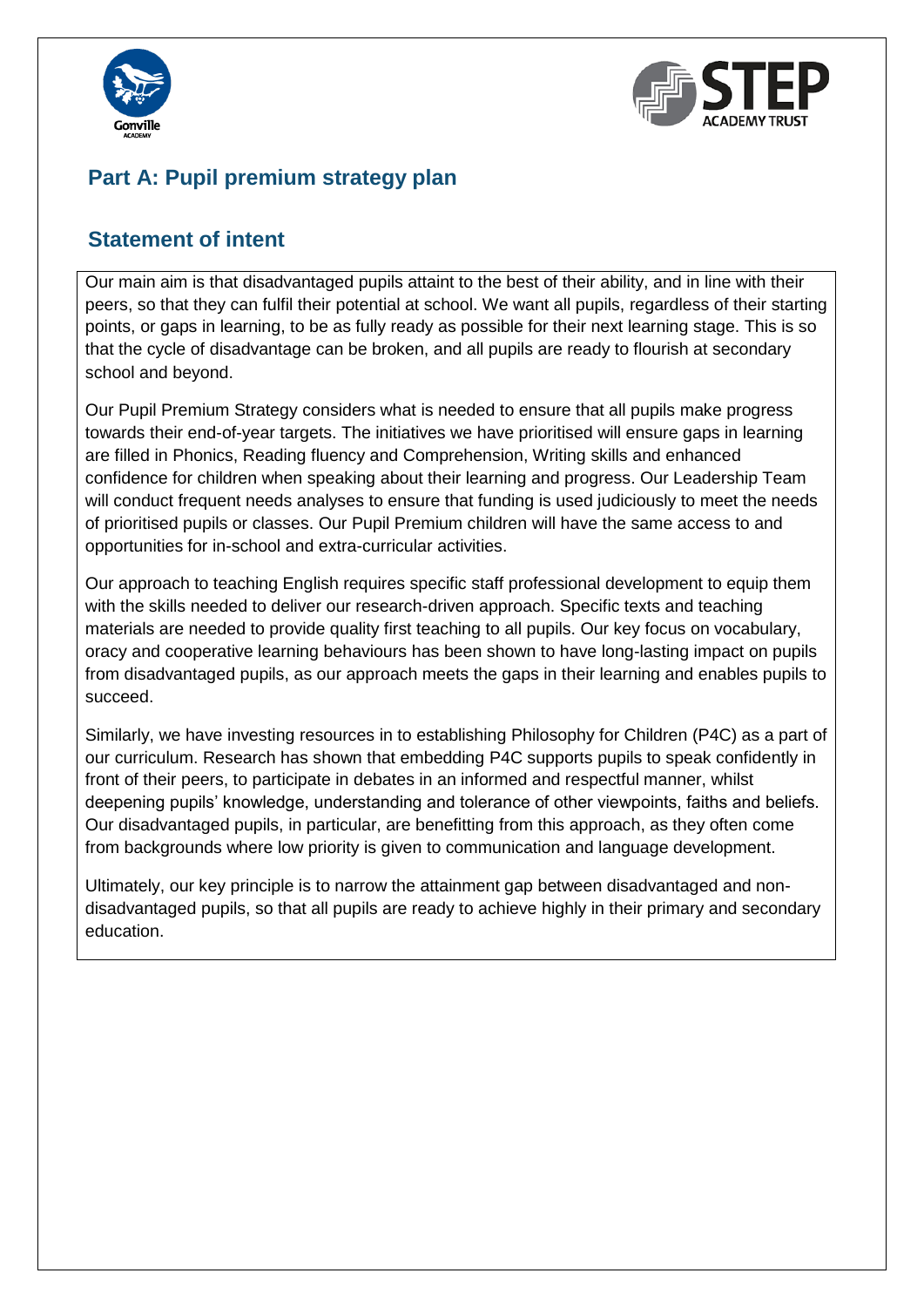



## **Challenges**

This details the key challenges to achievement that we have identified among our disadvantaged pupils.

| <b>Challenge</b><br>number | <b>Detail of challenge</b>                                                                                                                                                                                                                               |
|----------------------------|----------------------------------------------------------------------------------------------------------------------------------------------------------------------------------------------------------------------------------------------------------|
|                            | Close the attainment gap between disadvantaged pupils and their peers in<br>Reading, Writing and Maths. Our ongoing assessment procedures suggest that<br>our most disadvantage pupils are at a greater risk of not meeting age-related<br>expectations. |
| 2                          | Pupils generally have weaker oracy, language and communication skills on entry<br>to our EYFS. This has been detrimentally impacted by the Covid-related school<br>closures, but especially so for our more disadvantaged pupils.                        |
| 3                          | To widen disadvantaged pupils' access to a range of different activities and<br>experiences. Many families have had much less access to clubs and other<br>opportunities to develop physically, emotionally and socially.                                |
| 4                          | Less exposure to cultural activities or worldly knowledge as we served many less<br>advantaged families. Their lack of exposure to more culturally significant<br>experiences has been heavily affected by the Covid pandemic                            |
| 5                          | Attendance and Persistent Absence concerns. Our data shows that overall<br>attendance is slightly lower for disadvantaged pupils compared to their peers.                                                                                                |

### **Intended outcomes**

This explains the outcomes we are aiming for **by the end of our current strategy plan**, and how we will measure whether they have been achieved.

| <b>Intended outcome</b>                                        | <b>Success criteria</b>                                                                                                                                                                                           |
|----------------------------------------------------------------|-------------------------------------------------------------------------------------------------------------------------------------------------------------------------------------------------------------------|
| Improved Reading attainment for all                            | Achieve at or above national average progress scores                                                                                                                                                              |
| disadvantaged pupils                                           | in KS1 and KS2 Reading                                                                                                                                                                                            |
| Improved Writing attainment for all                            | Achieve at or above national average progress scores                                                                                                                                                              |
| disadvantaged pupils                                           | in KS1 and KS2 Writing                                                                                                                                                                                            |
| Improved Mathematics attainment for                            | Achieve at or above national average progress scores                                                                                                                                                              |
| all disadvantaged pupils                                       | in KS1 and KS2 Maths                                                                                                                                                                                              |
| Improved oral communication skills for<br>disadvantaged pupils | EYFS ongoing assessments indicate stronger oral<br>communication skills. Feedback from P4C lessons,<br>learning walks and pupil conferencing show improved<br>articulation of learning among disadvantaged pupils |
| Disadvantaged pupils attain in line                            | Achievement at or above national average expected                                                                                                                                                                 |
| with or above national average in                              | standard in PSC. Disadvantaged pupils attain in line                                                                                                                                                              |
| Phonics Screening Check (PSC)                                  | with, or above peers.                                                                                                                                                                                             |
| Improve attendance for all pupils,                             | Attendance to increase to 96% and above for                                                                                                                                                                       |
| including disadvantaged pupils from                            | disadvantaged pupils. Percentage of Persistent                                                                                                                                                                    |
| previous years                                                 | Absence to decrease to less than 10%                                                                                                                                                                              |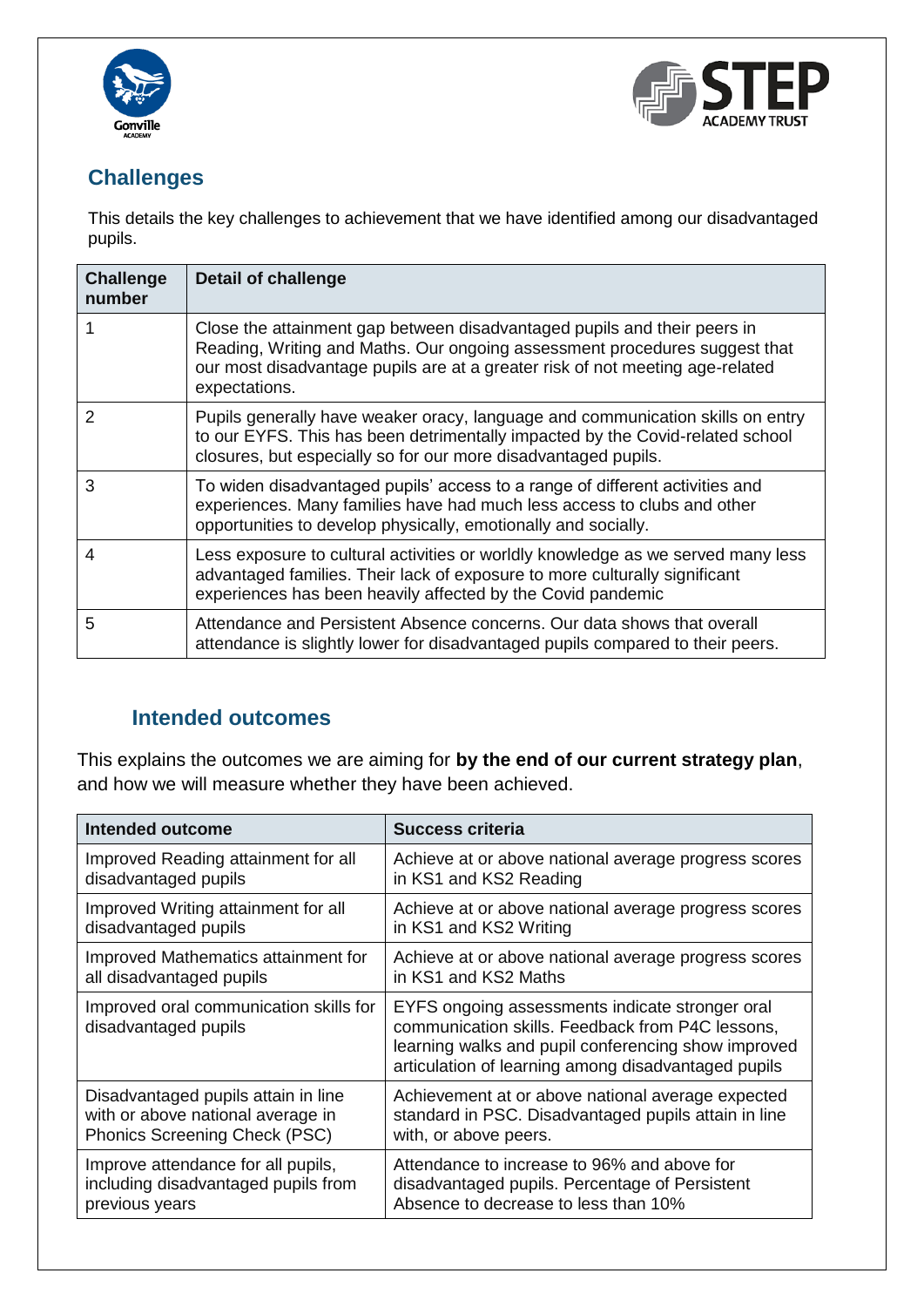



## **Activity in this academic year**

# **Teaching (for example, CPD, recruitment and retention)**

#### Budgeted cost: **£55,500**

| <b>Activity</b>                                                                                                                          | Evidence that supports this approach                                                                                                                                                                                                                                                                                                                                                                                                                                                              | <b>Challenge</b><br>number(s)<br>addressed |
|------------------------------------------------------------------------------------------------------------------------------------------|---------------------------------------------------------------------------------------------------------------------------------------------------------------------------------------------------------------------------------------------------------------------------------------------------------------------------------------------------------------------------------------------------------------------------------------------------------------------------------------------------|--------------------------------------------|
| Speech and<br>Language Therapist<br>to screen any<br>identified children<br>through LA providers.                                        | Evidence suggests that with a focus on oral language<br>development children will have the best chance of<br>success moving into KS1 and beyond.<br>CPD on Language development / colourful semantics /<br>QFT<br>A proportion of our disadvantaged children will access                                                                                                                                                                                                                          | 1 and $2$                                  |
| Speech and<br>Language sessions<br>provided by school<br>staff to targeted pupils                                                        | this additional support and will either require small group<br>support or 1:1 support from the school SaLT.<br>https://educationendowmentfoundation.org.uk/education-<br>evidence/teaching-learning-toolkit/oral-language-<br>interventions                                                                                                                                                                                                                                                       |                                            |
| Investment in DfE<br>approved Systematic<br><b>Synthetic Phonics</b><br>programme to secure<br>progress in oracy,<br>Phonics and Reading | Phonics approaches have strong evidence base that<br>indicates a positive impact on the accuracy and fluency<br>of word reading particularly for disadvantaged pupils.<br>Additional in-class support as well as specific 1:1 or<br>small group support to ensure those disadvantaged<br>pupils (23% of our EYFS and KS1 cohort) and others<br>who have developed learning gaps can be supported to<br>close the attainment gap.<br>https://fft.org.uk/phonics/                                   | 1 and $2$                                  |
| Staff CPD e.g.<br>Success for All                                                                                                        | Evidence from EEF, and in other schools who follow<br>similar programmes, shows the progress that children<br>make when exposed to these teaching approaches.<br>SLT and Middle Leaders need release time to fully<br>support all teachers to embed EEF and CPD principles<br>to strengthen quality first teaching across the school.<br>https://www.evidence4impact.org.uk/interventions/996<br>https://educationendowmentfoundation.org.uk/projects-<br>and-evaluation/projects/success-for-all | 1 and $2$                                  |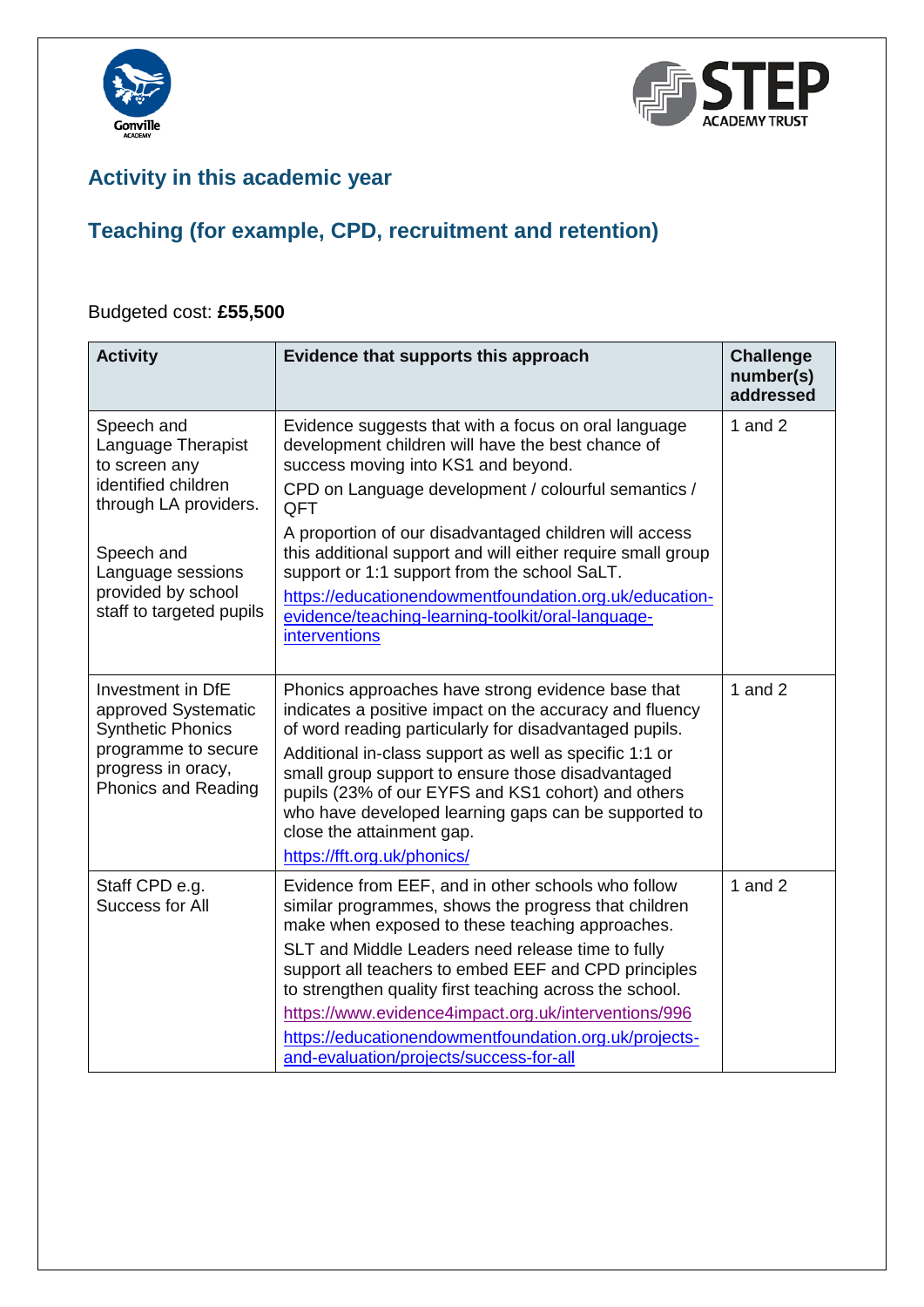



# **Targeted academic support (for example, tutoring, one-to-one support structured interventions)**

## Budgeted cost: **£35,500**

| <b>Activity</b>                                                                                                                            | Evidence that supports this approach                                                                                                                                                                                                                                                                                                                                                    | <b>Challenge</b><br>number(s)<br>addressed |
|--------------------------------------------------------------------------------------------------------------------------------------------|-----------------------------------------------------------------------------------------------------------------------------------------------------------------------------------------------------------------------------------------------------------------------------------------------------------------------------------------------------------------------------------------|--------------------------------------------|
| <b>Targeted Intervention</b><br>support for Y6 in<br><b>Reading and Maths</b><br>$(PPG - 36\% \text{ of cohort})$                          | Utilising the expertise of additional adults to target<br>specific pupils after formative and summative<br>assessments so bespoke intensive sessions are<br>provided to close gaps in learning.                                                                                                                                                                                         | 1                                          |
| <b>Targeted Intervention</b><br>support for Y2 in<br>Reading and Maths<br>$(PPG - 25\% \text{ of cohort})$                                 | Repeated, targeted, specific interventions allows pupils<br>to transfer knowledge from their short-term to long-term<br>memory.<br>https://educationendowmentfoundation.org.uk/education-<br>evidence/teaching-learning-toolkit/teaching-assistant-<br>interventions<br>https://educationendowmentfoundation.org.uk/education-<br>evidence/teaching-learning-toolkit/one-to-one-tuition | $\overline{1}$                             |
| <b>Targeted Intervention</b><br>support for Rec, Y1<br>and Y2 in Phonics                                                                   | Additional adult intervention to provide bespoke lessons<br>on specific sounds, diagraphs and phonemes. Ongoing,<br>repetitive daily support to improve fluency in in rapid<br>decoding, blending and segmenting<br>https://educationendowmentfoundation.org.uk/education-<br>evidence/teaching-learning-toolkit/teaching-assistant-<br>interventions                                   | 1 and $2$                                  |
| Booster lessons before<br>and after school to<br>target specific gaps in<br>Reading, Writing, GPS<br>and Maths for<br>disadvantaged pupils | Tailored short, intensive and frequent booster lessons to<br>close gaps in learning for specific areas/concepts.<br>https://educationendowmentfoundation.org.uk/education-<br>evidence/teaching-learning-toolkit/extending-school-time                                                                                                                                                  | 1                                          |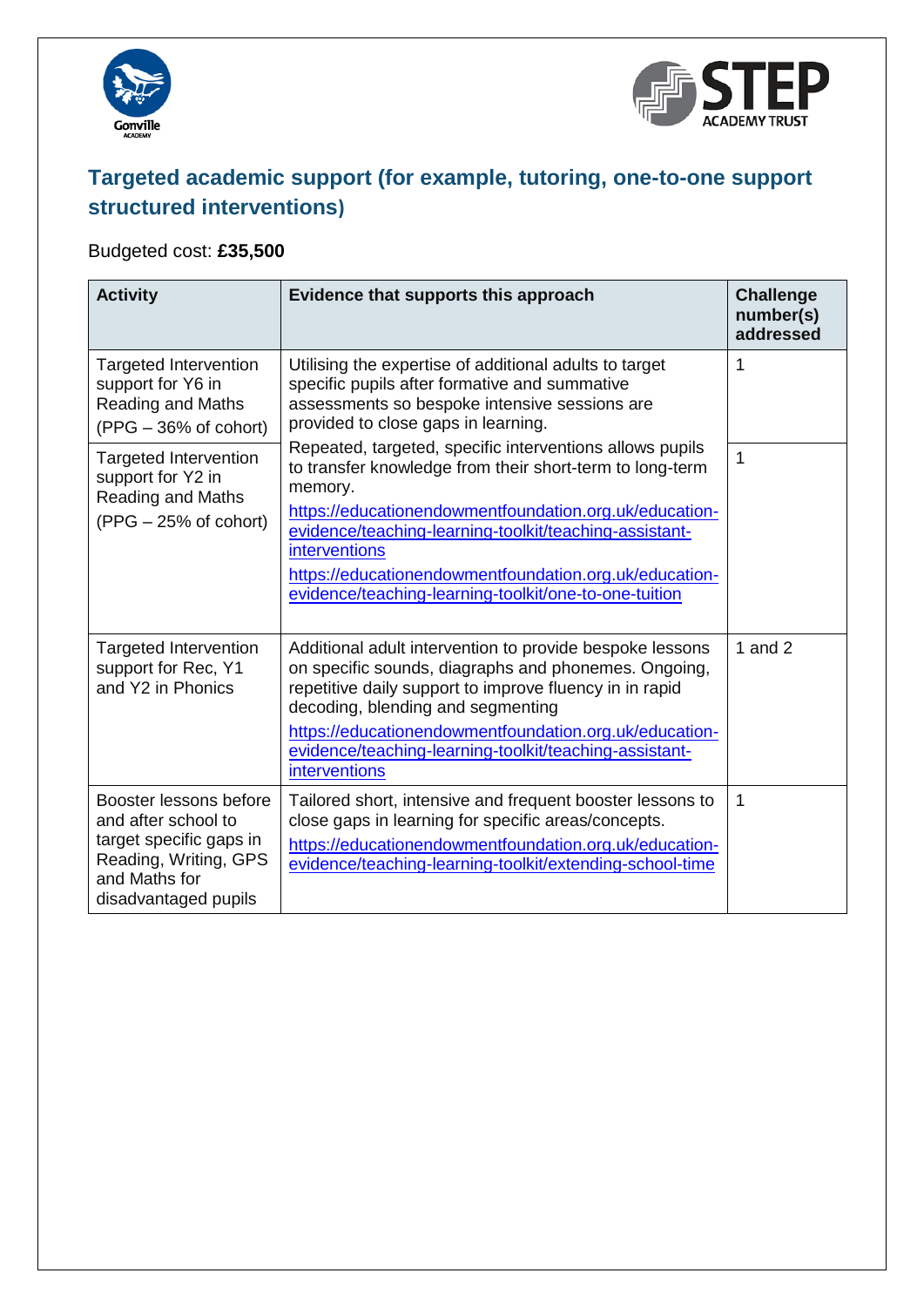



# **Wider strategies (for example, related to attendance, behaviour, wellbeing)**

## Budgeted cost: **£45,000**

| <b>Activity</b>                                                                                             | Evidence that supports this approach                                                                                                                                                                                                               | <b>Challenge</b><br>number(s)<br>addressed |
|-------------------------------------------------------------------------------------------------------------|----------------------------------------------------------------------------------------------------------------------------------------------------------------------------------------------------------------------------------------------------|--------------------------------------------|
| Wider range of after<br>school clubs and<br>teaching provided by a<br>qualified Sports<br>Coaches or school | Provides opportunities that pupils would not normally<br>have access to (e.g. pottery, baking, arts and crafts,<br>gardening) and gives pupils additional motivation and<br>reasons to increase their attendance and engagement in<br>school life. | 3, 4 and 5                                 |
| staff                                                                                                       | All pupils receive high-quality PE teaching which<br>contributes well to their behaviour, attendance and well-<br>being                                                                                                                            |                                            |
|                                                                                                             | https://educationendowmentfoundation.org.uk/education-<br>evidence/teaching-learning-toolkit/physical-activity                                                                                                                                     |                                            |
| <b>Weekly Pastoral</b><br>groups to enable<br>pupils to embed self-                                         | Provides support mechanism for key pupils and families,<br>as well as up-skilling staff to further embed effective<br>strategies in school.                                                                                                        | $2$ and $5$                                |
| regulation techniques.<br>Our Pastoral Lead is a<br>trained Thrive<br>Practitioner                          | Pupils emotional and well-being needs are being met<br>due to this additional support. Thrive sessions are<br>provided by our Pastoral Lead for identified children.                                                                               |                                            |
|                                                                                                             | All classes are screened using the Thrive tool and class<br>targets are formed and addressed by the class teacher<br>and the Pastoral Lead/                                                                                                        |                                            |
|                                                                                                             | https://educationendowmentfoundation.org.uk/news/eef-<br>blog-new-eef-case-studies-social-and-emotional-<br>learning-sel                                                                                                                           |                                            |
|                                                                                                             | https://educationendowmentfoundation.org.uk/education-<br>evidence/teaching-learning-toolkit/metacognition-and-<br>self-regulation                                                                                                                 |                                            |
| <b>Educational Welfare</b><br>Officer supporting key<br>families with strategies<br>to improve attendance   | Provide ongoing advice and support to SLT with further<br>strategies, increasing overall school attendance. EWO<br>supports key families to improve attendance and reduce<br>Persistent Absenteeism.                                               | 5                                          |
|                                                                                                             | UK research evidence data shows a direct correlation<br>between attainment and attendance.                                                                                                                                                         |                                            |
|                                                                                                             | https://www.ucl.ac.uk/ioe/research-<br>projects/2021/apr/school-absences-and-pupil-<br>achievement                                                                                                                                                 |                                            |
| <b>Educational Visits and</b><br>Visitors organised and                                                     | To provide relevant experiences to all pupils to deepen<br>and extend their understanding of the learned curriculum                                                                                                                                | 3 and 4                                    |
| subsidised for<br>disadvantaged pupils                                                                      | https://educationendowmentfoundation.org.uk/education-<br>evidence/teaching-learning-toolkit/one-to-one-tuition                                                                                                                                    |                                            |

**Total budgeted cost: £136,000**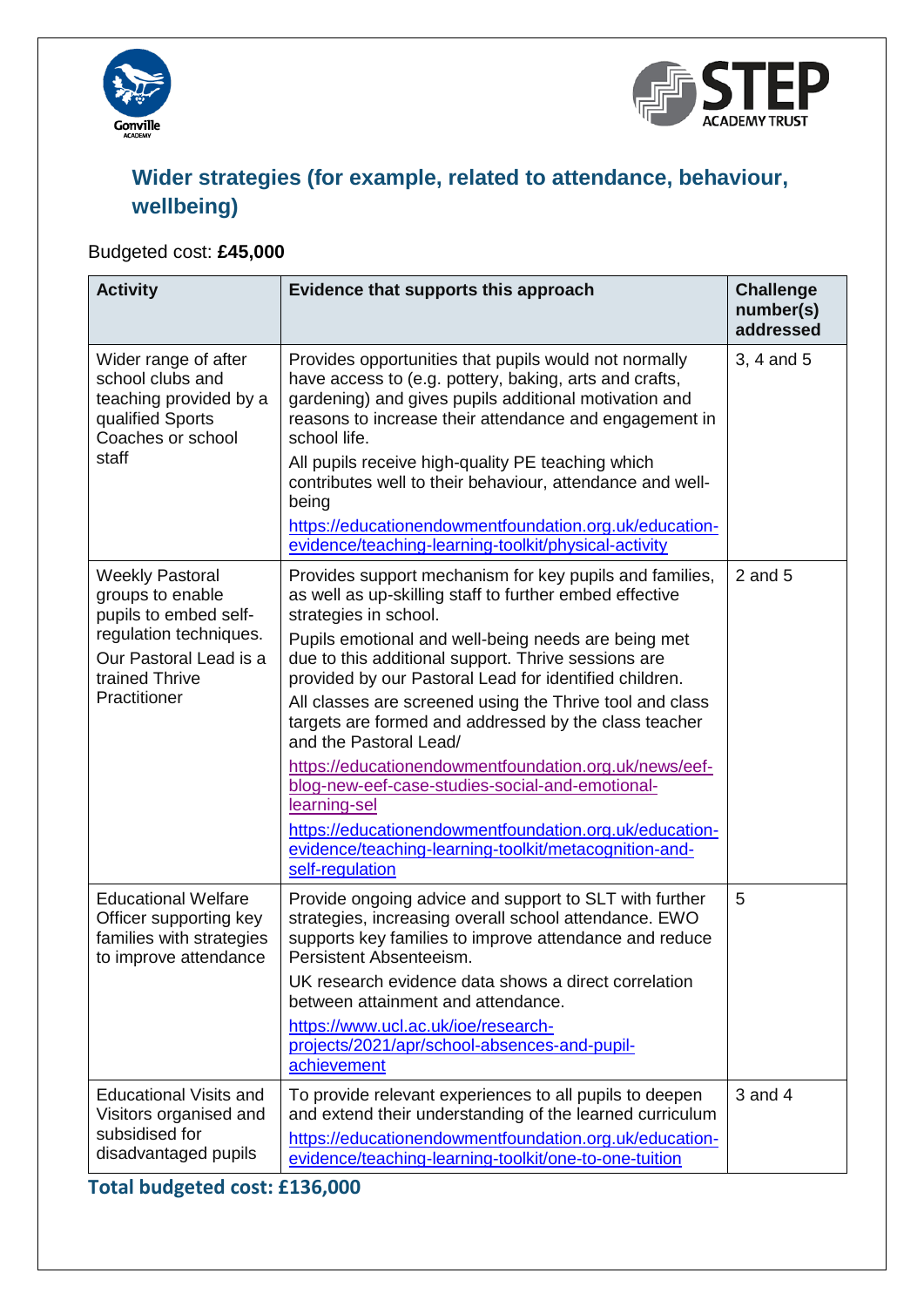



## **Part B: Review of outcomes in the previous academic year**

### **Pupil premium strategy outcomes**

This details the impact that our pupil premium activity had on pupils in the 2020 to 2021 academic year.

Our strategy last year was implemented, allowing for all staff to receive high-quality CPD for the delivery of English, Maths and P4C lessons. This continued for all new staff who joined as well. The impact of this, based on our internal assessment data, was a clear improvement in attainment outcomes in all year groups, despite Covid school closures. The improvement in staff knowledge, skills and teaching pedagogy in English and Maths has also increased, based on learning walks, lesson observations and pupil assessment data. The improvement in internal standardised testing has also been enabled through the additional 1:1 sessions, booster groups and additional adult interventions.

Surveys and discussions with parents and pupils indicate that the work done last year throughout the pandemic contributed with our community feeling safe and happy at school, and this was a result of the pastoral work, small teaching groups and high-quality teaching enabled by the previous funding.

| KS1 - Year 2 Data: July 2021                                                               |                   |                                         |            |
|--------------------------------------------------------------------------------------------|-------------------|-----------------------------------------|------------|
|                                                                                            | <b>All Pupils</b> |                                         | <b>PPG</b> |
| % Expected standard + (Reading,<br><b>Writing and Maths)</b>                               | $72\%$            | Significantly above<br>national average | 78%1       |
| % Higher Standard in Reading,<br><b>Writing and Maths</b>                                  | 13%               | In line with national<br>averages       | 0%         |
| KS1 Progress - Value Added<br>% Expected standard + (Reading,<br><b>Writing and Maths)</b> | $+18%$            | Significantly above<br>national average | $+23%$     |
| KS1 Progress - Value Added<br>%Higher standard<br>(Reading,<br>Writing and Maths)          | $+8\%$            | Significantly above<br>national average | $0\%$      |

Please see below for data analysis from end of KS1 and KS2 results gathered from FFT.

Please see KS2 over the page